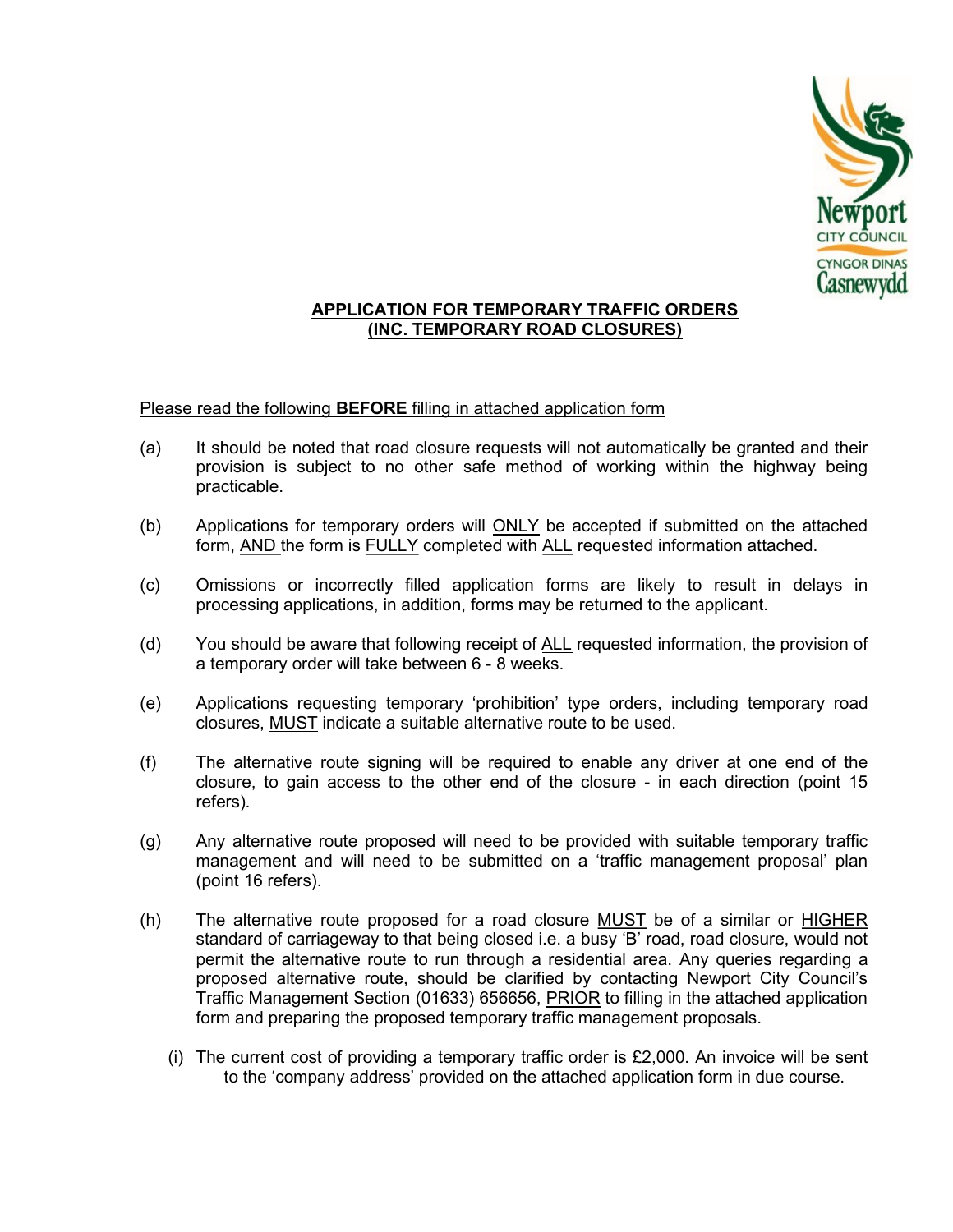| (1) | Name of person making application:                                                                                  |  |  |  |  |  |
|-----|---------------------------------------------------------------------------------------------------------------------|--|--|--|--|--|
| (2) | On behalf of which company, (inc, FULL postal address) - (NOTE: invoice for costs will be<br>sent to this address): |  |  |  |  |  |
|     |                                                                                                                     |  |  |  |  |  |
|     |                                                                                                                     |  |  |  |  |  |
|     |                                                                                                                     |  |  |  |  |  |
|     |                                                                                                                     |  |  |  |  |  |
| (3) |                                                                                                                     |  |  |  |  |  |
| (4) |                                                                                                                     |  |  |  |  |  |
| (5) | Name(s) of road(s) upon which the temporary closure(s) is/are to take place:                                        |  |  |  |  |  |
| (6) | Name(s) of road(s) proposed to be used as the alterative route:                                                     |  |  |  |  |  |
|     |                                                                                                                     |  |  |  |  |  |
| (7) |                                                                                                                     |  |  |  |  |  |
| (8) |                                                                                                                     |  |  |  |  |  |
| (9) | Description of works to be carried out and the reason for the temporary closure:                                    |  |  |  |  |  |
|     |                                                                                                                     |  |  |  |  |  |
|     |                                                                                                                     |  |  |  |  |  |

(10) Confirm whether:

(a) Safe pedestrian access will be available AT ALL TIMES along the length of closed highway (including access for wheelchairs and pushchairs);

or that,  $(Tick one box only)$ 

(b) Safe pedestrian access will be made available via separately signed route (if applicable, this separate route to be clearly identified on traffic management plan to be submitted - see \*\* below),  $\Box$ 

(Note: safe pedestrian access MUST be provided in some form or another).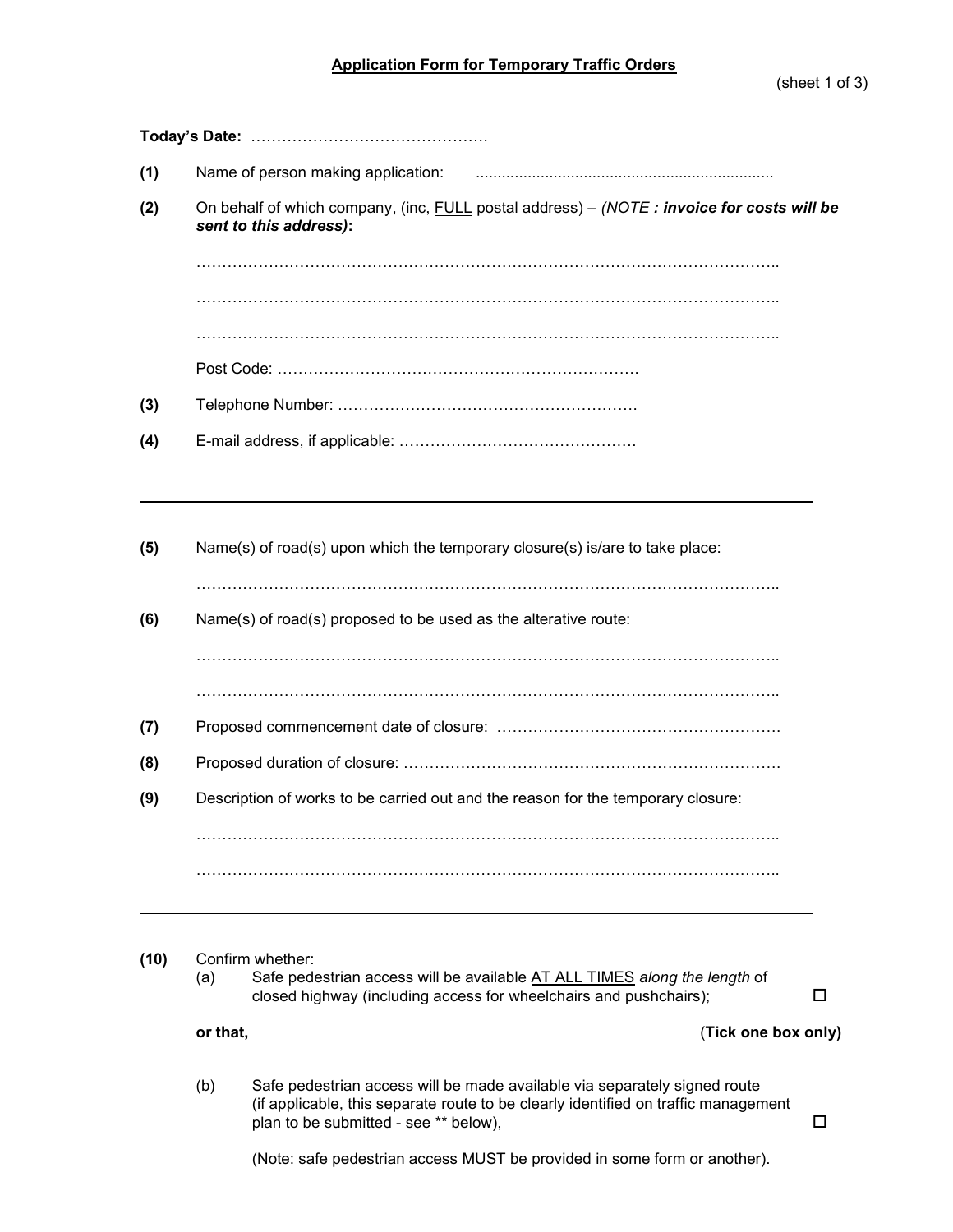| (11) |                                                                                                                                                   | Confirmation required that access for emergency service vehicles WILL:                                                                                         |   |                     |  |  |  |  |
|------|---------------------------------------------------------------------------------------------------------------------------------------------------|----------------------------------------------------------------------------------------------------------------------------------------------------------------|---|---------------------|--|--|--|--|
|      | (i)                                                                                                                                               | be immediately available at all times<br>(even when works are being carried out)                                                                               | П |                     |  |  |  |  |
|      | or                                                                                                                                                |                                                                                                                                                                |   |                     |  |  |  |  |
|      | (ii)                                                                                                                                              | be made quickly available<br>(plating over of excavations may be required)                                                                                     | ப | (tick one box only) |  |  |  |  |
|      | or                                                                                                                                                |                                                                                                                                                                |   |                     |  |  |  |  |
|      | (iii)                                                                                                                                             | not be available                                                                                                                                               | П |                     |  |  |  |  |
|      |                                                                                                                                                   |                                                                                                                                                                |   |                     |  |  |  |  |
|      |                                                                                                                                                   |                                                                                                                                                                |   |                     |  |  |  |  |
| (12) | Confirm that:                                                                                                                                     |                                                                                                                                                                |   |                     |  |  |  |  |
|      | (i)                                                                                                                                               | the closed length of road will be re-opened to all traffic<br>each evening following the hours of daytime working<br>(backfilling excavations may be required) | П |                     |  |  |  |  |
|      | or,                                                                                                                                               |                                                                                                                                                                |   | (tick one box only) |  |  |  |  |
|      | (ii)                                                                                                                                              | the closed section of road cannot be re-opened each<br>evening                                                                                                 | П |                     |  |  |  |  |
|      |                                                                                                                                                   |                                                                                                                                                                |   |                     |  |  |  |  |
|      |                                                                                                                                                   |                                                                                                                                                                |   |                     |  |  |  |  |
|      |                                                                                                                                                   |                                                                                                                                                                |   |                     |  |  |  |  |
|      |                                                                                                                                                   |                                                                                                                                                                |   |                     |  |  |  |  |
|      |                                                                                                                                                   |                                                                                                                                                                |   |                     |  |  |  |  |
|      |                                                                                                                                                   |                                                                                                                                                                |   |                     |  |  |  |  |
| (13) |                                                                                                                                                   | Name and DAYTIME contact telephone number for the proposed works to be carried out:                                                                            |   |                     |  |  |  |  |
|      |                                                                                                                                                   |                                                                                                                                                                |   |                     |  |  |  |  |
| (14) | Name & 'out of hours' contact telephone number for the proposed works to be carried out -<br>(required for Newport City Council's duty officers): |                                                                                                                                                                |   |                     |  |  |  |  |
|      |                                                                                                                                                   |                                                                                                                                                                |   |                     |  |  |  |  |
|      |                                                                                                                                                   |                                                                                                                                                                |   |                     |  |  |  |  |